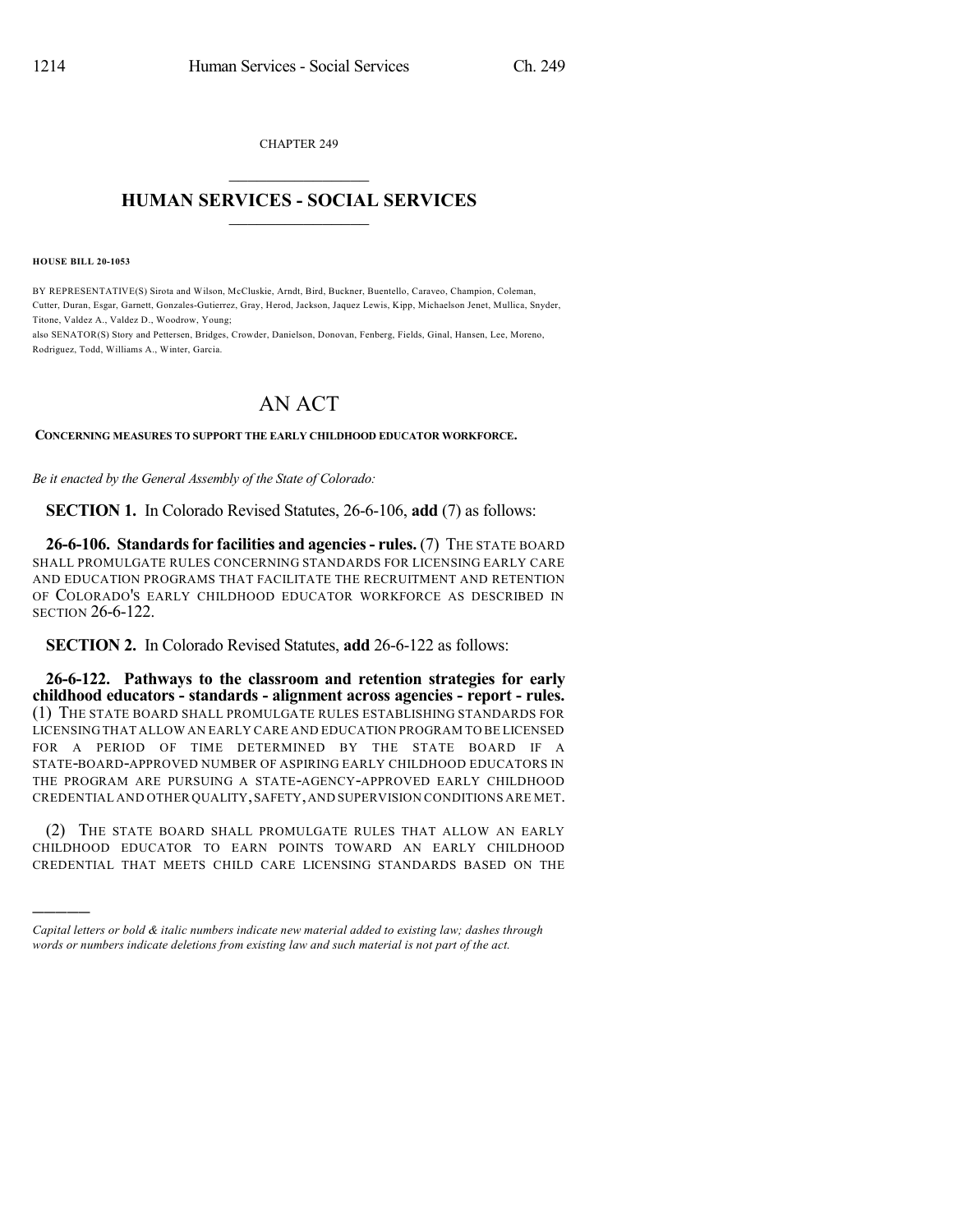CANDIDATE'S PRIOR EXPERIENCE AND DEMONSTRATED COMPETENCY.THE LICENSING PATHWAY MUST ALSO INCLUDE WAYS IN WHICH A CANDIDATE IN A SECOND CAREER OR CHANGING CAREERS CAN EARN POINTS OR CREDITS FOR PRIOR EXPERIENCE AND COMPETENCIES THAT APPLY TOWARD THE QUALIFICATIONS FOR AN EARLY CHILDHOOD EDUCATOR CREDENTIAL.THE STANDARDS AND CREDENTIAL AWARDING PROCESS MAY USE VALIDATED TOOLS TO AWARD POINTS FOR DEMONSTRATED **COMPETENCIES** 

(3) THE STATE DEPARTMENT AND THE DEPARTMENT OF EDUCATION SHALL ALIGN, TO THE EXTENT POSSIBLE, THE STATE'S EARLY CHILDHOOD PROFESSIONAL CREDENTIAL, DEPARTMENT OF EDUCATION EDUCATOR LICENSING, AND CHILD CARE PROGRAM LICENSING IN ORDER TO MAKE THE REQUIREMENTS AS CONSISTENT AND CLEAR AS POSSIBLE TO EDUCATORS AND PROVIDERS.THE ALIGNMENT PROCESS MUST INCLUDE EXAMINING STRATEGIES THAT SUPPORT RECIPROCITY FOR EARLY CHILDHOOD EDUCATOR CREDENTIALS OR QUALIFICATIONS EARNED OUTSIDE OF COLORADO.

(4) THE STATE DEPARTMENT AND THE DEPARTMENT OF EDUCATION SHALL STREAMLINE ALL PAPERWORK THAT LICENSED EARLY CARE AND EDUCATION PROGRAMS AND EARLY CHILDHOOD EDUCATORS MUST COMPLETE TO MEET CHILD CARE LICENSING AND EARLY CHILDHOOD EDUCATOR CREDENTIALING COMPLIANCE REQUIREMENTS. THE STATE AGENCIES SHALL IDENTIFY WAYS TO SHARE INFORMATION AND REPORTS ACROSS THE AGENCIES IN ORDER TO REDUCE THE ADMINISTRATIVE AND PAPERWORK BURDEN ON EARLY CARE AND EDUCATION PROGRAMS AND EDUCATORS. THE STREAMLINING PROCESS MUST INCLUDE A SYSTEMS SCAN OF PROGRAMS AND INITIATIVES, IDENTIFICATION OF OVERLAPPING REPORTING REQUIREMENTS, AND WAYS TO REDUCE THE ADMINISTRATIVE AND PAPERWORK BURDEN ON PROGRAMS AND EDUCATORS.

(5) NOTWITHSTANDING SECTION 24-1-136 (11)(a)(I), NO LATER THAN JANUARY 31, 2022, AND NO LATER THAN JANUARY 31 EACH YEAR THEREAFTER, THE STATE DEPARTMENT SHALL PREPARE A WRITTEN REPORT CONCERNING COLORADO'S CURRENT SUPPLY OF QUALIFIED EARLY CHILDHOOD EDUCATORS.

(6) THE STATE DEPARTMENT, THE DEPARTMENT OF HIGHER EDUCATION, AND THE DEPARTMENT OF EDUCATION SHALL DEVELOP RESOURCES TO SUPPORT LOCAL COMMUNITIES TO INCREASE CONCURRENT ENROLLMENT OPPORTUNITIES FOR HIGH SCHOOL STUDENTS OR OTHER NONTRADITIONAL STUDENTS TO EARN HIGHER EDUCATION CREDITS AND DEGREES THAT ALLOW THEM TO SERVE AS EARLY CHILDHOOD EDUCATORS AND SHALL SUPPORT CAREER PATHWAYS FOR HIGH SCHOOL STUDENTS EARNING COLLEGE CREDITS TOWARD BECOMING EARLY CHILDHOOD EDUCATORS, INCLUDING CONCURRENT ENROLLMENT, CAREER AND TECHNICAL EDUCATION, THE ASCENT PROGRAM, AND OTHER CAREER PATHWAYS.

**SECTION 3.** In Colorado Revised Statutes, 26-6.5-106, **amend** (6)(b) and (8)(a); and **add** (4.5) as follows:

**26-6.5-106. School-readiness quality improvement program - created - Colorado shines quality rating and improvement system - rules.** (4.5) **State assistance** (a) THE STATE DEPARTMENT MAY PROVIDE TECHNICAL ASSISTANCE AND FINANCIAL INCENTIVES TO: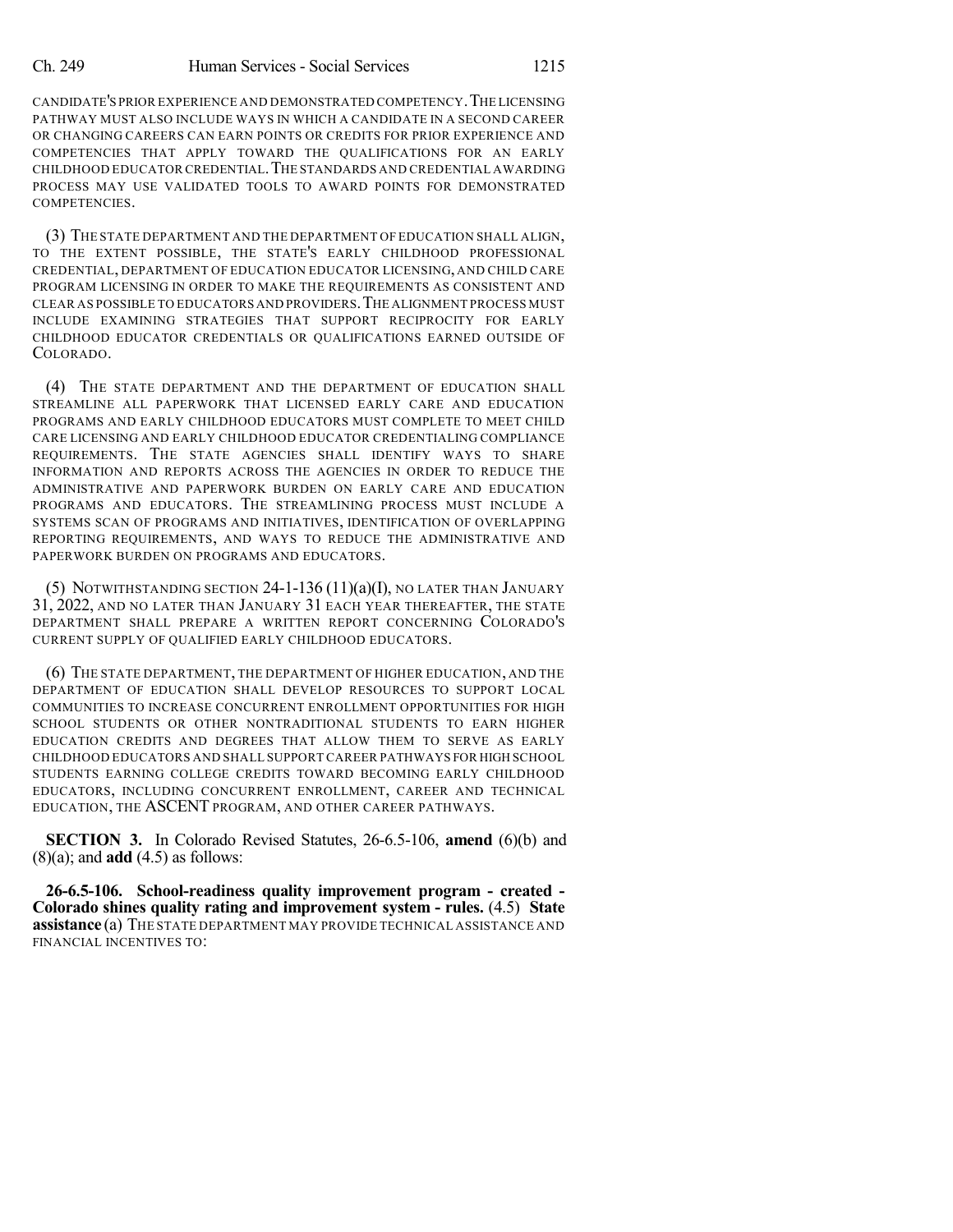(I) PROGRAMS THAT ARE RATED IN THE COLORADO SHINES SYSTEM AT A LEVEL ONE OR TWO TO SUPPORT THE PROGRAMS IN ADVANCING TO A LEVEL THREE OR HIGHER QUALITY LEVEL; AND

(II) PROGRAMS THAT ARE RATED IN THE COLORADO SHINES SYSTEM AT A LEVEL THREE, FOUR, OR FIVE TO SUPPORT THE PROGRAMS IN MAINTAINING A HIGH-QUALITY LEVEL OR ADVANCING TO A HIGHER QUALITY LEVEL.

(b) THE EARLY CHILDHOOD COUNCIL MAY SUPPORT THE STATE DEPARTMENT WITH THE ASSISTANCE DESCRIBED IN SUBSECTION (4.5)(a) OF THIS SECTION BY PROVIDING LOCAL COMMUNITY OUTREACH AND ENGAGEMENT STRATEGIES.

(6) **School-readiness plans.** Each early childhood council seeking to apply for school-readiness quality improvement funding pursuant to this section shall prepare and submit to the state department a three-year school-readiness plan that outlines strategies to improve the school readiness of children. The school-readiness plan, at a minimum, must include:

(b) A plan that describes how the early childhood council will target and recruit programs that are rated in the Colorado shines system at a level two  $\overline{ONE}$  or higher. or that are licensed programs with a demonstrated hardship that are actively working toward achieving a Colorado shines system level two rating. The early childhood council must target and recruit programs to increase the access and availability of quality child care for children participating in the Colorado child care assistance program, created in part 8 of article 2 of this title 26. IF THE EARLY CHILDHOOD COUNCIL RECEIVED SCHOOL-READINESS QUALITY IMPROVEMENT FUNDING PRIOR TO THE 2020-21 FISCAL YEAR, THE EARLY CHILDHOOD COUNCIL SHALL AMEND THE THREE-YEAR SCHOOL READINESS PLAN TO COMPLY WITH THE REQUIREMENTS OF THIS SECTION.

(8) **Funding.** (a) The school-readiness quality improvement programshall be IS funded using federal child care development fund money or other federal OR STATE money annually appropriated for the program. The state department shall allocate themoneyto the eligible earlychildhood councilsfor distributiontoearlychildhood education programs, as provided in this section.

**SECTION 4.** In Colorado Revised Statutes, **add** part 4 to article 6.5 of title 26 as follows:

## PART 4 EARLY CHILDHOOD MENTAL HEALTH CONSULTATION PROGRAM

**26-6.5-401. Definitions.** AS USED IN THIS PART 4, UNLESS THE CONTEXT OTHERWISE REQUIRES:

(1) "DEPARTMENT" MEANS THE STATE DEPARTMENT OF HUMAN SERVICES.

(2) "MENTAL HEALTH CONSULTANT" MEANS AN EARLY CHILDHOOD MENTAL HEALTH CONSULTANT WHO IS FUNDED BY APPROPRIATIONS ALLOCATED OR AWARDED TO THE DEPARTMENT FOR THE PROGRAM AND WHO MEETS THE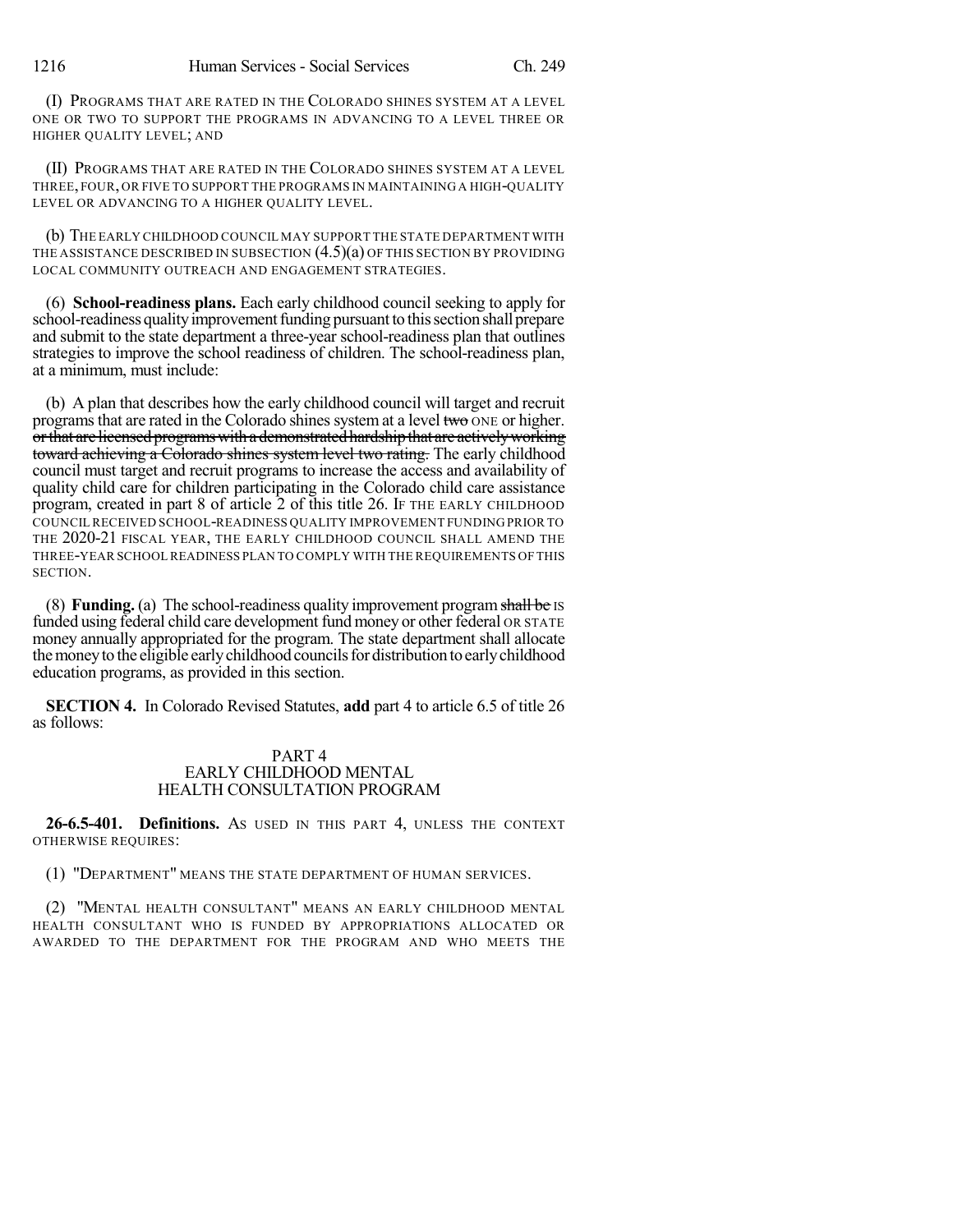QUALIFICATIONS OUTLINED IN THE PROGRAM DESIGNED AND DEVELOPED PURSUANT TO THIS PART 4.

(3) "PROGRAM" MEANS THE STATEWIDE VOLUNTARY PROGRAM OF EARLY CHILDHOOD MENTAL HEALTH CONSULTATION DESIGNED, IMPLEMENTED, AND OPERATED BY THE DEPARTMENT PURSUANT TO THIS PART 4.

**26-6.5-402. Early childhood mental health consultation -statewideprogram - creation - purpose - rules.**(1)(a) ON OR BEFORE JULY 1,2022, THE DEPARTMENT SHALL DESIGN, IMPLEMENT, AND OPERATE THE STATEWIDE VOLUNTARY PROGRAM OF EARLY CHILDHOOD MENTAL HEALTH CONSULTATION TO EXPAND AND ENHANCE CURRENT PRACTICES ACROSS THE STATE. THE DEPARTMENT, THROUGH THE PROGRAM, SHALL SUPPORT MENTAL HEALTH IN A VARIETY OF SETTINGS, INCLUDING BUT NOT LIMITED TO EARLY CHILD CARE AND LEARNING, ELEMENTARY SCHOOLS, HOME VISITATION,CHILD WELFARE, PUBLIC HEALTH, AND HEALTH CARE,INCLUDING SETTINGS PROVIDING PRENATAL AND POSTPARTUM CARE.

(b) IN DESIGNING AND DEVELOPING THE PROGRAM, THE DEPARTMENT SHALL WORK IN CONSULTATION WITH THE NATIONAL CENTER OF EXCELLENCE FOR INFANT AND EARLY CHILDHOOD MENTAL HEALTH CONSULTATION FUNDED BY THE UNITED STATES DEPARTMENT OF HEALTH AND HUMAN SERVICES; NATIONALLY RECOGNIZED ENTITIES THAT SUPPORT IMPLEMENTATION OF SUSTAINABLE SYSTEMS OR PROGRAMS THAT FOCUS ON PROMOTING THE SOCIAL,EMOTIONAL,AND BEHAVIORAL OUTCOMES OF YOUNG CHILDREN; AND KEY STAKEHOLDERS IN THE STATE, INCLUDING MENTAL HEALTH PROFESSIONALS, NONPROFIT ORGANIZATIONS WITH EXPERTISE IN MENTAL HEALTH, ORGANIZATIONS REPRESENTING PARENTS OF CHILDREN WHO WOULD BENEFIT FROM EARLY CHILDHOOD MENTAL HEALTH CONSULTATION, HOSPITALS AND OTHER HEALTH CARE PROVIDER ORGANIZATIONS WITH EXPERTISE WORKING WITH CHILDREN FACING BEHAVIORAL HEALTH AND OTHER CHALLENGES TO OPTIMAL GROWTH AND DEVELOPMENT,EARLY CHILD CARE AND EDUCATION PROVIDERS,AND CLINICIANS WITH EXPERTISE IN INFANT AND EARLY CHILDHOOD MENTAL HEALTH.

(c) THE DEPARTMENT SHALL COORDINATE WITH COMMUNITY-BASED ORGANIZATIONS TO ENSURE THE EFFECTIVE IMPLEMENTATION OF THE PROGRAM AND MODEL OF CONSULTATION ESTABLISHED PURSUANT TO SECTION 26-6.5-403,AS WELL AS SUPPORT THE AVAILABILITY OF RESOURCES ACROSS THE STATE TO SUPPORT THE PROGRAM AND THE MENTAL HEALTH CONSULTANTS IN THE PROGRAM IN THEIR WORK.

(d) THE DEPARTMENT MAY PROMULGATE RULES FOR THE DESIGN, IMPLEMENTATION, AND OPERATION OF THE PROGRAM.

(2) THE PURPOSE OF THE PROGRAM IS TO:

(a) INCREASE THE NUMBER OF QUALIFIED AND APPROPRIATELY TRAINED MENTAL HEALTH CONSULTANTS THROUGHOUT THE STATE WHO WILL CONSULT WITH PROFESSIONALS WORKING WITH CHILDREN ACROSS A DIVERSITY OF SETTINGS, AS WELL AS OTHER ADULTS, INCLUDING FAMILY MEMBERS, WHO DIRECTLY INTERACT WITH AND CARE FOR CHILDREN;

(b) SUPPORT AND PROVIDE GUIDANCE AND TRAINING, THROUGH VISITS WITH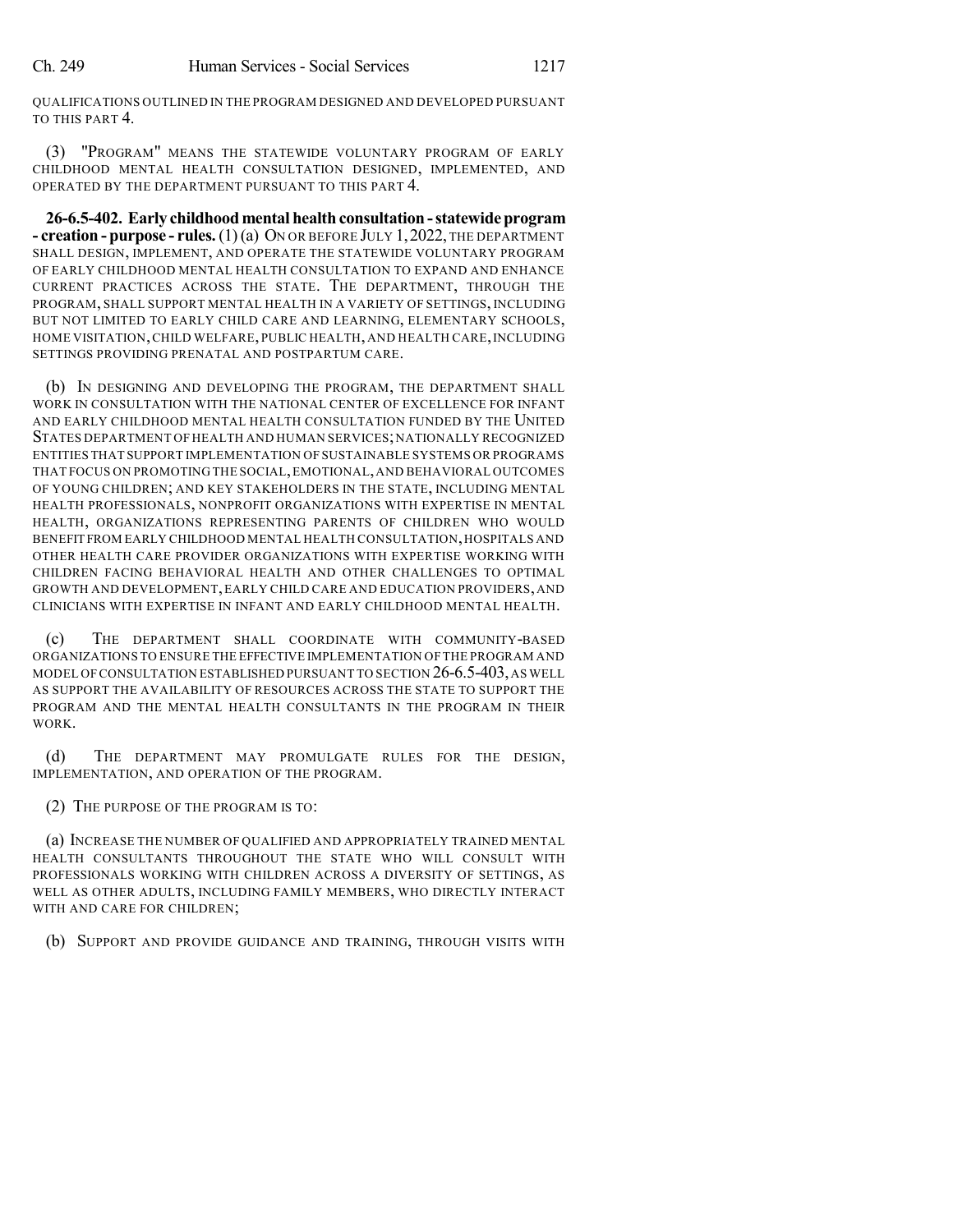MENTAL HEALTH CONSULTANTS IN THE PROGRAM, TO FAMILIES, EXPECTING FAMILIES, CAREGIVERS, AND PROVIDERS ACROSS A DIVERSITY OF SETTINGS IN ADDRESSING THE HEALTHY SOCIAL-EMOTIONAL DEVELOPMENTAL NEEDS OF CHILDREN AND FAMILIES DURING THE PRENATAL PERIOD THROUGH EIGHT YEARS OF AGE;

(c) DEVELOP A DEFINED MODEL OF CONSULTATION THAT IS ROOTED IN DIVERSITY, EQUITY, AND INCLUSION FOR THE STATE PURSUANT TO SECTION 26-6.5-403 THAT INCLUDES QUALIFICATIONS AND COMPETENCIES FOR MENTAL HEALTH CONSULTANTS, JOB EXPECTATIONS, EXPECTED OUTCOMES, AND GUIDANCE ON RATIOS BETWEEN MENTAL HEALTH CONSULTANTS IN THE PROGRAM AND THE SETTINGS THEY SUPPORT; AND

(d) DEVELOP AND MAINTAIN A STATEWIDE PROFESSIONAL DEVELOPMENT PLAN PURSUANT TO SECTION 26-6.5-404 THAT ASSISTS THE MENTAL HEALTH CONSULTANTS IN MEETING THE EXPECTATIONS AND DEVELOPINGTHE COMPETENCIES SET FORTH IN THE MODEL OF CONSULTATION ESTABLISHED PURSUANT TO SECTION 26-6.5-403;

(3) NOTHING IN THIS PART 4CREATES OR EXPANDS THE REGULATORY AUTHORITY OF THE DEPARTMENT OVER MENTAL HEALTH PROFESSIONALS WHO ARE NOT FUNDED BY APPROPRIATIONS MADE TO THE DEPARTMENT FOR THE PROGRAM PURSUANT TO THIS PART 4.

**26-6.5-403. Model of early childhoodmental health consultation -standards and guidelines - qualifications.** (1) ON OR BEFORE JULY 1, 2022, THE DEPARTMENT SHALL DESIGN AND DEVELOP, IN CONSULTATION WITH THE STAKEHOLDERS LISTED IN SECTION  $26-6.5-402(1)(b)$ , A MODEL OF CONSULTATION FOR THE PROGRAM THAT INCLUDES QUALIFICATIONS FOR MENTAL HEALTH CONSULTANTS,JOBEXPECTATIONS, EXPECTED OUTCOMES, AND GUIDANCE ON RATIOS BETWEEN MENTAL HEALTH CONSULTANTS AND THE SETTINGS THEY SUPPORT, REFERRED TO IN THIS SECTION AS "THE MODEL".THE MODEL MUST INCLUDE STANDARDS AND GUIDELINES TO ENSURE THE PROGRAM IS IMPLEMENTED EFFECTIVELY,WITH PRIMARY CONSIDERATION GIVEN TO EVIDENCE-BASED SERVICES. THE STANDARDS AND GUIDELINES MUST INCLUDE:

(a) CLEAR QUALIFICATIONS FOR MENTAL HEALTH CONSULTANTS IN THE PROGRAM, INCLUDING, AT A MINIMUM, EXPERTISE IN ADULT AND CHILD MENTAL HEALTH THEORY, PRACTICE, AND SERVICES; EARLY CHILDHOOD, CHILD DEVELOPMENT, AND FAMILY SYSTEMS;KNOWLEDGE OF, AND SKILLS TO ADDRESS,CIRCUMSTANCES THAT AFFECT CHILDREN'S BEHAVIOR AND MENTAL HEALTH; KNOWLEDGE OF DEVELOPMENTAL SCIENCE AND MILESTONES; KNOWLEDGE OF A CONSULTATIVE MODEL OF PRACTICE; AND AVAILABLE RESOURCES AND SERVICES TO CHILDREN AND FAMILIES TO ALLEVIATE FAMILY STRESS;

(b) EXPECTATIONS FOR THE PLACEMENT OF REGIONAL CONSULTANTS THAT WILL MOST EFFECTIVELY MEET LOCAL COMMUNITY NEED FOR MENTAL HEALTH CONSULTANTS IN THE PROGRAM.THE DEPARTMENT SHALL PERIODICALLY CONDUCT AN OPEN AND COMPETITIVE SELECTION PROCESS FOR THE PLACEMENT OF ANY PUBLICLY FUNDED MENTAL HEALTH CONSULTANTS IN THE PROGRAM.

(c) GUIDANCE CONCERNING THE SCOPE OF WORK THAT MENTAL HEALTH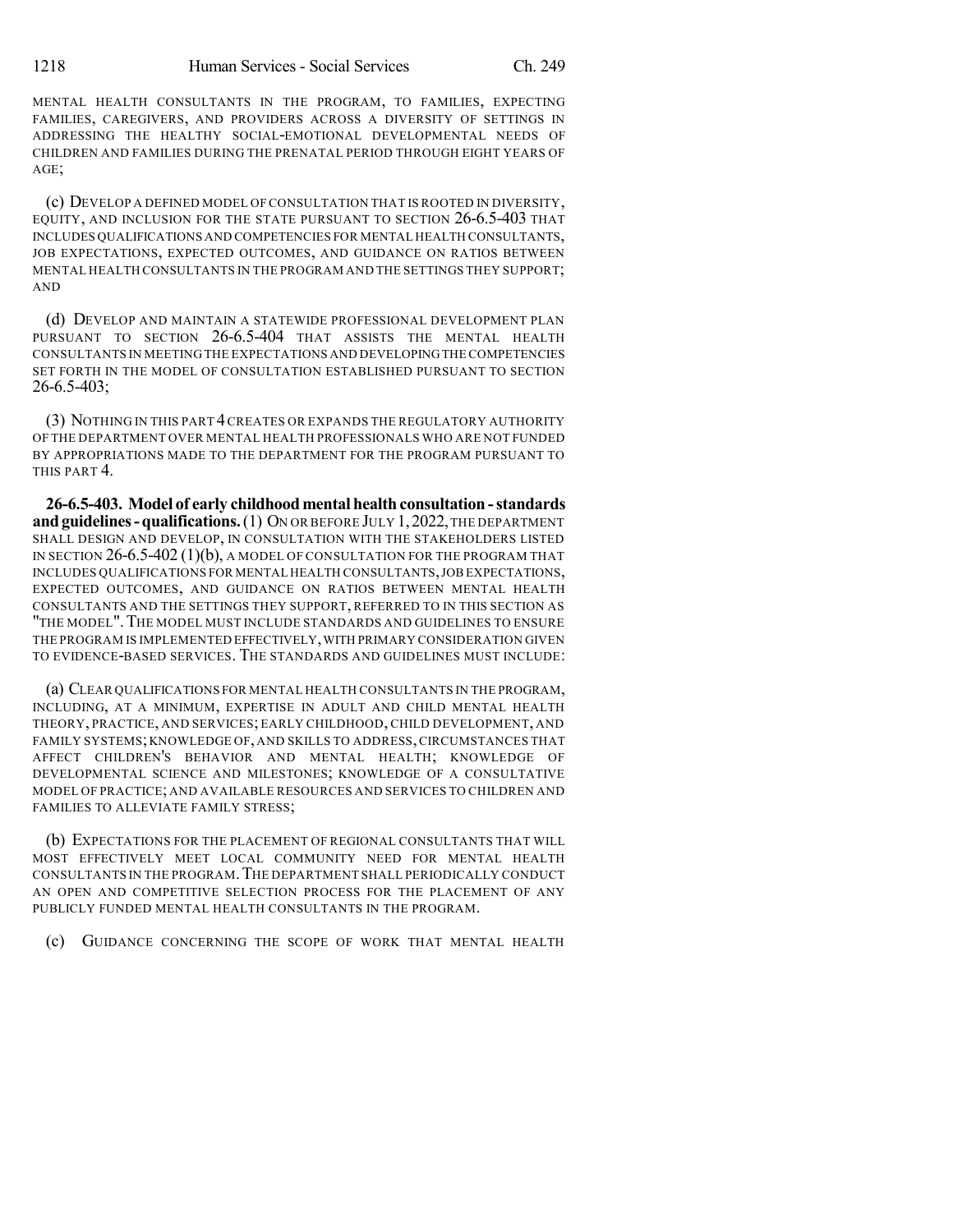CONSULTANTS IN THE PROGRAM MAY PROVIDE TO PROFESSIONALS WORKING WITH YOUNG CHILDREN AND FAMILIES, INCLUDING GUIDANCE ON APPROPRIATE REFERRALS, TRAINING, COACHING, PREVENTION, AND ANY OTHER APPROPRIATE SERVICES;

(d) METHODS TO INCREASE THE AVAILABILITY OF BILINGUAL OR MULTILINGUAL MENTAL HEALTH CONSULTANTS IN THE PROGRAM AND OTHERWISE ENSURE THE CULTURAL COMPETENCY OF MENTAL HEALTH CONSULTANTS IN THE PROGRAM AND ENSURE THAT THE CONSULTANT POPULATION REFLECTS AN ARRAY OF CHARACTERISTICS AND BACKGROUNDS AND IS REFLECTIVE OF THE DIVERSITY OF THE PROVIDERS, CHILDREN, AND FAMILIES BEING SERVED;

(e) GUIDANCE ON THE DIVERSE SETTINGS IN WHICH AND TYPES OF PROVIDERS WITH WHOM MENTAL HEALTH CONSULTANTS IN THE PROGRAM MAY WORK TO MEET THE VARIED NEEDS OF CHILDREN AND FAMILIES FROM PRENATAL THROUGH EIGHT YEARS OF AGE. THE MODEL MUST INCLUDE PROVISIONS THAT ENSURE THAT MENTAL HEALTH CONSULTANTS IN THE PROGRAM MAY WORK WITH A DIVERSITY OF PROFESSIONALS AND CAREGIVERS, INCLUDING BUT NOT LIMITED TO EARLY CHILD CARE AND EDUCATION TEACHERS AND PROVIDERS,ELEMENTARY SCHOOL TEACHERS AND ADMINISTRATORS, HOME VISITORS, CHILD WELFARE CASEWORKERS, PUBLIC HEALTH PROFESSIONALS, AND HEALTH CARE PROFESSIONALS, INCLUDING SETTINGS PROVIDING PRENATAL AND POSTPARTUM CARE.

(f) ANTICIPATED OUTCOMES THAT THE PROGRAM AND MENTAL HEALTH CONSULTANTS IN THE PROGRAM SHOULD ACHIEVE, INCLUDING:

(I) PROMOTING SOCIAL-EMOTIONAL GROWTH AND DEVELOPMENT OF CHILDREN;

(II) PROVIDING GUIDANCE TO PROFESSIONALS AND CAREGIVERS TO EFFECTIVELY UNDERSTAND AND SUPPORT CHILDREN'S POSITIVE BEHAVIOR AND DEVELOPMENT;

(III) UNDERSTANDING THE EFFECTS OF TRAUMA AND ADVERSITY, INCLUDING OPPRESSION, PREJUDICE, DISCRIMINATION,RACISM, AND GENDER INEQUITY, ON THE DEVELOPING BRAIN TO ULTIMATELY REDUCE CHALLENGING BEHAVIORS AND INCREASE POSITIVE EARLY EXPERIENCES;

(IV) PROMOTING HIGH QUALITY INTERACTIONS AND RELATIONSHIPS BETWEEN CHILDREN AND ADULTS;

(V) SUPPORTING THE MENTAL HEALTH AND WELL-BEING OF ADULTS WHO CARE FOR CHILDREN;

(VI) CONNECTING AND REFERRING CHILDREN, FAMILIES, AND PROVIDERS TO PROGRAMS, RESOURCES, AND SUPPORTS THAT WILL ASSIST THEM IN THEIR DEVELOPMENT AND SUCCESS WHILE ADDRESSING BARRIERS TO ACCESSING SUCH RESOURCES AND SUPPORTS;

SUPPORTING EQUITABLE, INCLUSIVE OUTCOMES FOR THE DIVERSE PROVIDERS, CHILDREN, AND FAMILIES THROUGHOUT THE STATE; AND

(g) GUIDANCE ON APPROPRIATE RATIOS OF MENTAL HEALTH CONSULTANTS AND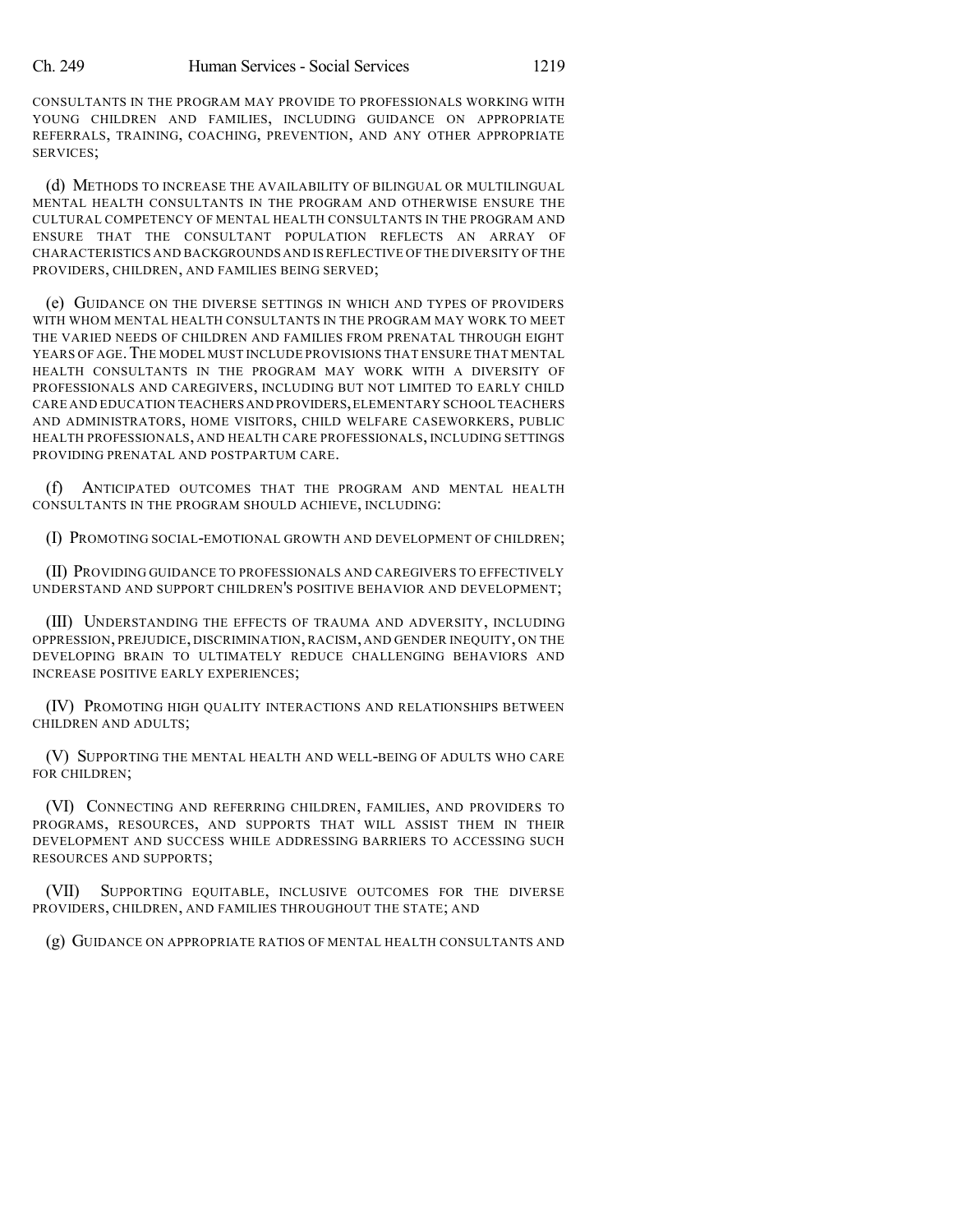THE SETTINGS THEY SUPPORT, AS WELL AS CASELOAD EXPECTATIONS.

**26-6.5-404. Statewide professional development plan for early childhood mental health consultants.** (1) ON OR BEFORE JULY 1, 2022, THE DEPARTMENT SHALL DEVELOP A STATEWIDE PROFESSIONAL DEVELOPMENT PLAN TO SUPPORT MENTAL HEALTH CONSULTANTS IN THE PROGRAM IN MEETING THE EXPECTATIONS SET FORTH IN THE MODEL OF CONSULTATION DESCRIBED IN SECTION 26-6.5-403, REFERRED TO IN THIS SECTION AS "THE PLAN". IN DEVELOPING THE PLAN, THE DEPARTMENT SHALL WORK COLLABORATIVELY,TO THE EXTENT PRACTICABLE,WITH THE NATIONAL CENTER OF EXCELLENCE FOR INFANT AND EARLY CHILDHOOD MENTAL HEALTH CONSULTATION FUNDED BY THE UNITED STATES DEPARTMENT OF HEALTH AND HUMAN SERVICES. THE DEPARTMENT MAY IMPLEMENT THE PLAN IN PARTNERSHIP WITH NONPROFITS, INSTITUTIONS OF HIGHER EDUCATION, AND CREDENTIALING PROGRAMS FOCUSED ON INFANT AND EARLY CHILDHOOD MENTAL HEALTH.

(2) THE PLAN MUST INCLUDE, AT A MINIMUM, TRAINING RELATED TO:

(a) TRAUMA AND TRAUMA-INFORMED PRACTICES AND INTERVENTIONS;

(b) ADVERSE CHILDHOOD EXPERIENCES;

(c) THE SCIENCE OF RESILIENCE AND INTERVENTIONS TO PROMOTE RESILIENCE;

(d) CHILD DEVELOPMENT THROUGH EIGHT YEARS OF AGE;

(e) CAREGIVER SUBSTANCE USE AND EFFECTIVE FAMILY INTERVENTIONS;

(f) IMPACT OF INEQUITY AND BIAS ON CHILDREN, FAMILIES,CAREGIVERS,MENTAL HEALTH CONSULTANTS, AND PROVIDERS, AND STRATEGIES TO MITIGATE SUCH IMPACT;

(g) SENSORY PROCESSING ISSUES;

(h) THE NEEDS OF CHILDREN WITH DEVELOPMENTAL DELAYS AND DISABILITIES, INCLUDING CHILDREN BORN PREMATURELY OR WITH SPECIAL HEALTH CARE NEEDS, AND SPECIAL EDUCATION LAW;

(i) COLORADO'S CHILD PROTECTION AND FOSTER CARE SYSTEM;

(j) OCCUPATIONAL THERAPY, SPEECH THERAPY, PHYSICAL THERAPY, AND MENTAL HEALTH THERAPY;

(k) OTHER PUBLIC AND PRIVATE SUPPORTS AND SERVICES;

(1) EARLY CHILDHOOD SOCIAL-EMOTIONAL DEVELOPMENT AND FAMILY SYSTEMS;

(m) EARLY CHILDHOOD MENTAL HEALTH DIAGNOSIS AND EFFECTIVE TREATMENT MODELS; AND

(n) CONSULTATION AS A MODEL OF ADULT LEARNING.